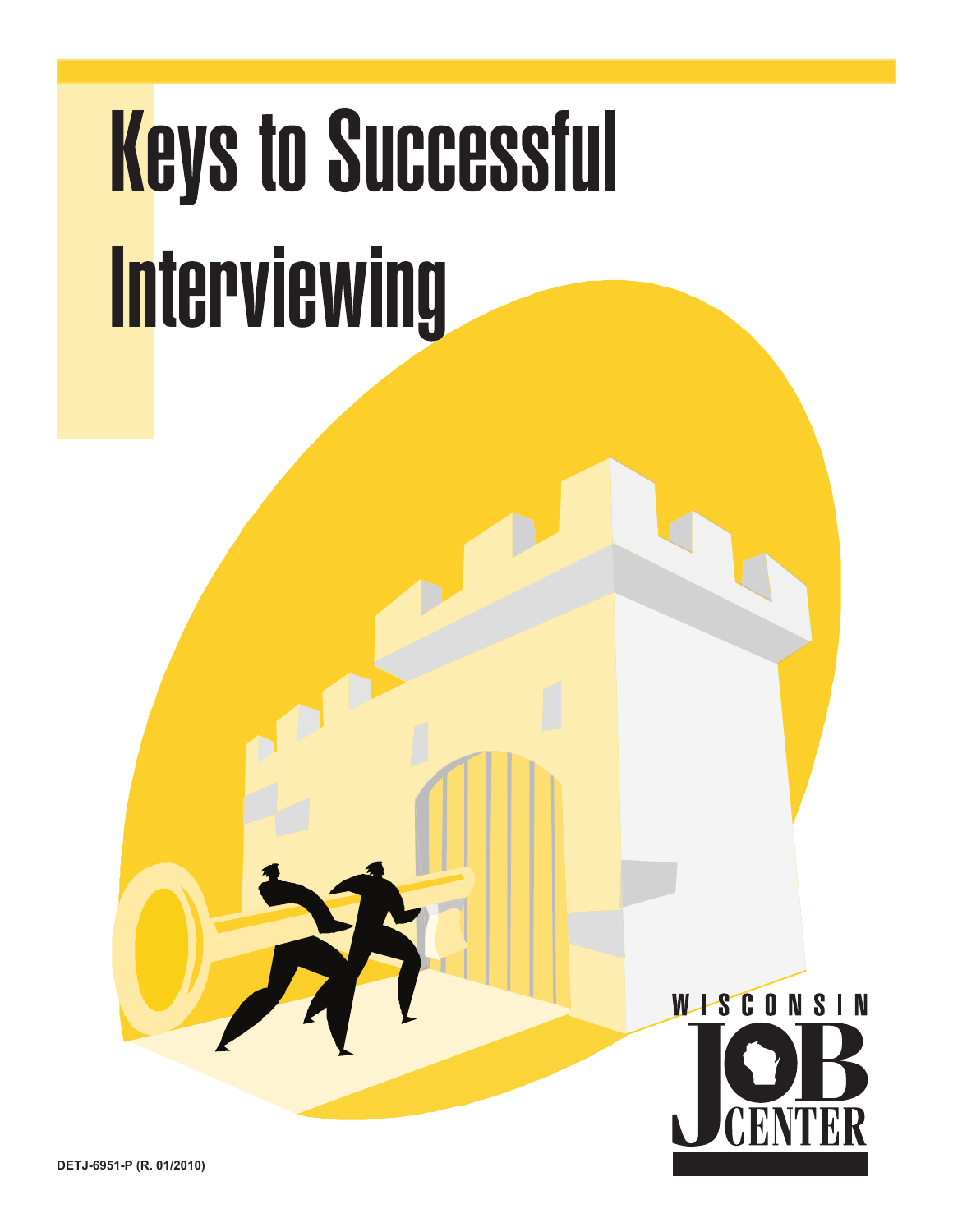## Keys to Successful Interviewing

to help you unlock the doors in your job search

#### **CONTENTS**

Plan and Prepare  **page 2**

Present your Strengths  **page 3**

Be Prepared for Questions  **page 4**

Be Effective in your Follow Up  **page 8**

Interviewing Do's and Don'ts  **page 10-11**

Why Didn't I Get that Job?  **page 12**

Keep Learning  **page 14**

Interviewing Checklist  **page 15**

An interview gives you the opportunity to showcase your qualifications to an employer, so it pays to be well prepared.

The employer is looking for what you can offer the company: your talents, your skills, your knowledge, your energy.

To interview effectively, you must communicate effectively using your words, tone of voice, and positive visual image. The employer will receive your message of confidence, credibility, trustworthiness, intelligence, experience and education levels appropriate for the job.

The information in this publication provides some helpful hints for interviewing success.

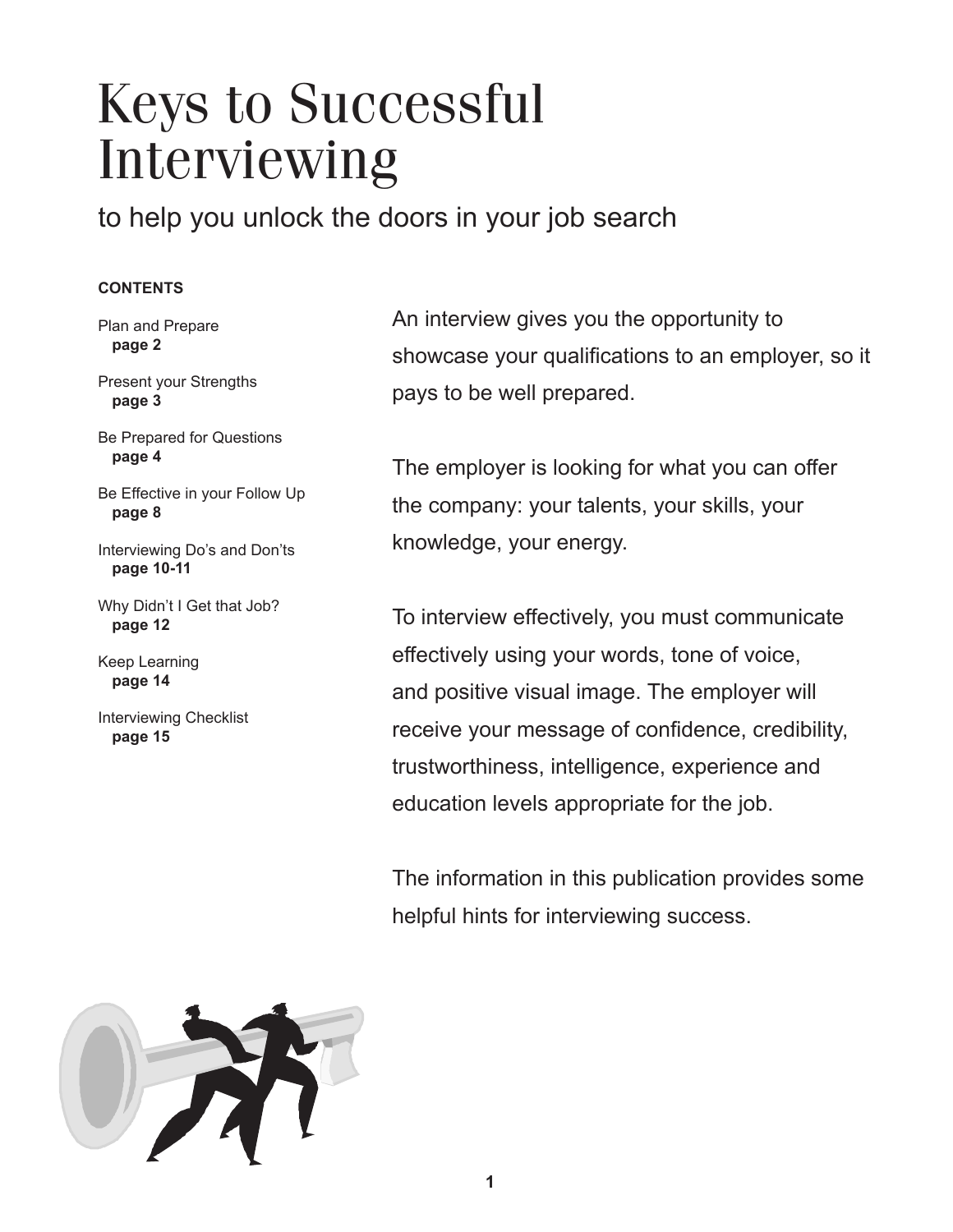Feeling "locked out" of the job market? There are many key elements to a successful job search – research, resume writing, filling-out applications, interviewing and follow up. The job interview puts you on the spot to show your key strengths. Unlock the door to successful interviewing by following these keys:

- **• Plan and prepare carefully**
- **Present your strengths clearly**
- **• Be prepared for questions**
- **• Be effective in your follow up**



### **Plan and prepare**

Learn about the company or organization that is interviewing you. The employer will be impressed that you took the time to research the company. It also saves the interviewer time in explaining the company history.

Find out all you can about the company. What does it make or do? How long has it been in business? What's the market for its services or products? How stable is it? What qualities does it look for in its employees?

Answers to these and other questions may be available from company literature, your local library, business associations, local newspaper files, or employees of the company.

This is also your opportunity to screen the company's potential as an employer. The first day or week on the job is not the time to learn of major drawbacks that will leave you unhappy with the choice you made.

You should also find out, if possible, the name of the person who will interview you. Then say it often enough to yourself that you will be able to remember it easily during the interview. You should also know beforehand, if possible, whether the interviewer will be your boss, if you are hired.

One way to keep all this information together is to maintain a separate sheet on each company and position, noting the date, time and place of the scheduled interview. This could be followed by your research notes on the company, the questions you have about the company and the position for which you are applying.

Think about yourself — the kind of person you are, the things you are really interested in, the things you do well (and don't do well), your past training and experience, your likes and dislikes, and your employment goals.

Get materials ready so that you will be prepared for the interview. Have a copy of your resume and your references. Make certain that you have prepared a few questions to ask the employer. If applicable, bring samples of your work, school transcripts or copies of letters of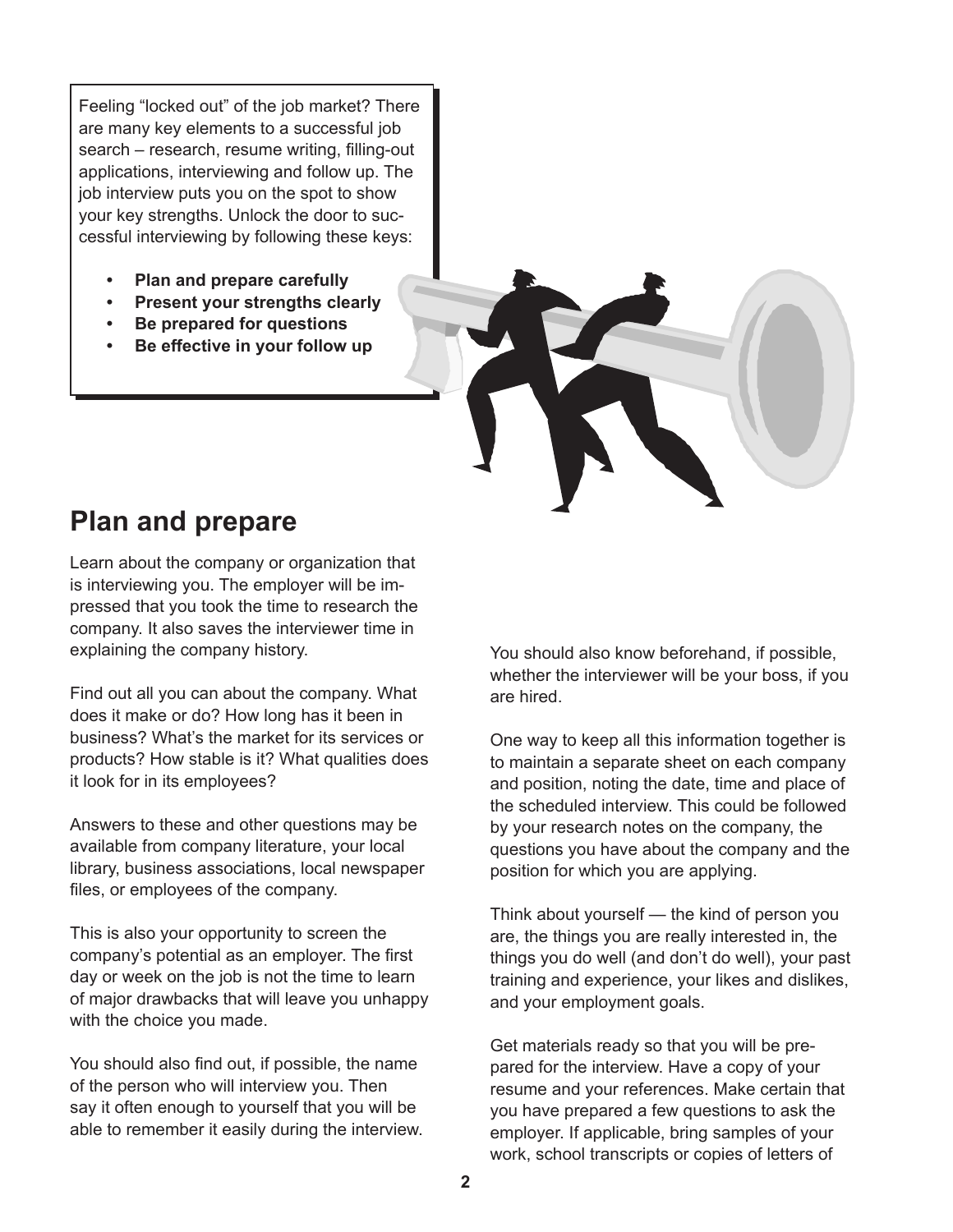recommendation. And, of course, be sure that you have the correct address and time of your appointment.

Dress and grooming are important and often critical factors in an employer's hiring decision.

Despite an apparent trend toward more freedom of expression in today's society, many employers have dress codes.

With most employers, first impressions still count. Poor personal appearance and careless dress at an interview are major factors leading to the rejection of applicants.

Here is a grooming checklist to use before job interviews:

- **•**  Hair should be neatly combed, or appropriately arranged.
- Be clean-shaven or trimmed.
- Avoid tobacco, alcohol and highlyspiced foods, such as onions or garlic, prior to your interview.
- **•**  Teeth should be brushed and breath fresh.
- **•**  Wear clean clothing.
- **Clothes should be pressed and neat** looking.
- Shoes should be shined.
- Face, hands and fingernails should be clean.

## **Present your strengths**

The most effective way to present your strengths at a job interview is to tell the employer what you can do for him/her and then prove what you can do by giving specific detailed examples of what you've done in your past. Here are the steps to developing strong answers that will convince the prospective employer that you're the right person for the job.

Think about which skills, abilities, experiences, training and attitudes the prospective employer

might want and need. Think about what you have to offer in terms of the employer's wants and needs. These are your strengths. Think about specific examples from your past experience that demonstrate your job-related strengths.

Provide examples about specific problems,

challenges, situations or skills that prove your job-related abilities, attitudes and skills.

Include specific details about for whom, when, where, what, how, and why.

Use numbers to show the employer how much, how many, how often, how long, how fast, etc., if possible. Keep your examples brief (under a minute) and be sure they're related to the job.

Show results of your actions that benefited the employer.

Did you:

- **•**  Increase sales?
- Cut costs?
- **Improve quality?**
- **Reduce production time?**
- **Improve customer satisfaction?**
- Save money (etc.)?

Specific examples of what you've accomplished in the past will allow the employer to forecast what you might accomplish in the future. This is the key to presenting your strengths.

*To help in identify your important skills, ask your Wisconsin Job Center for the publication, "Employment Skills" (DETJ-9446-P).*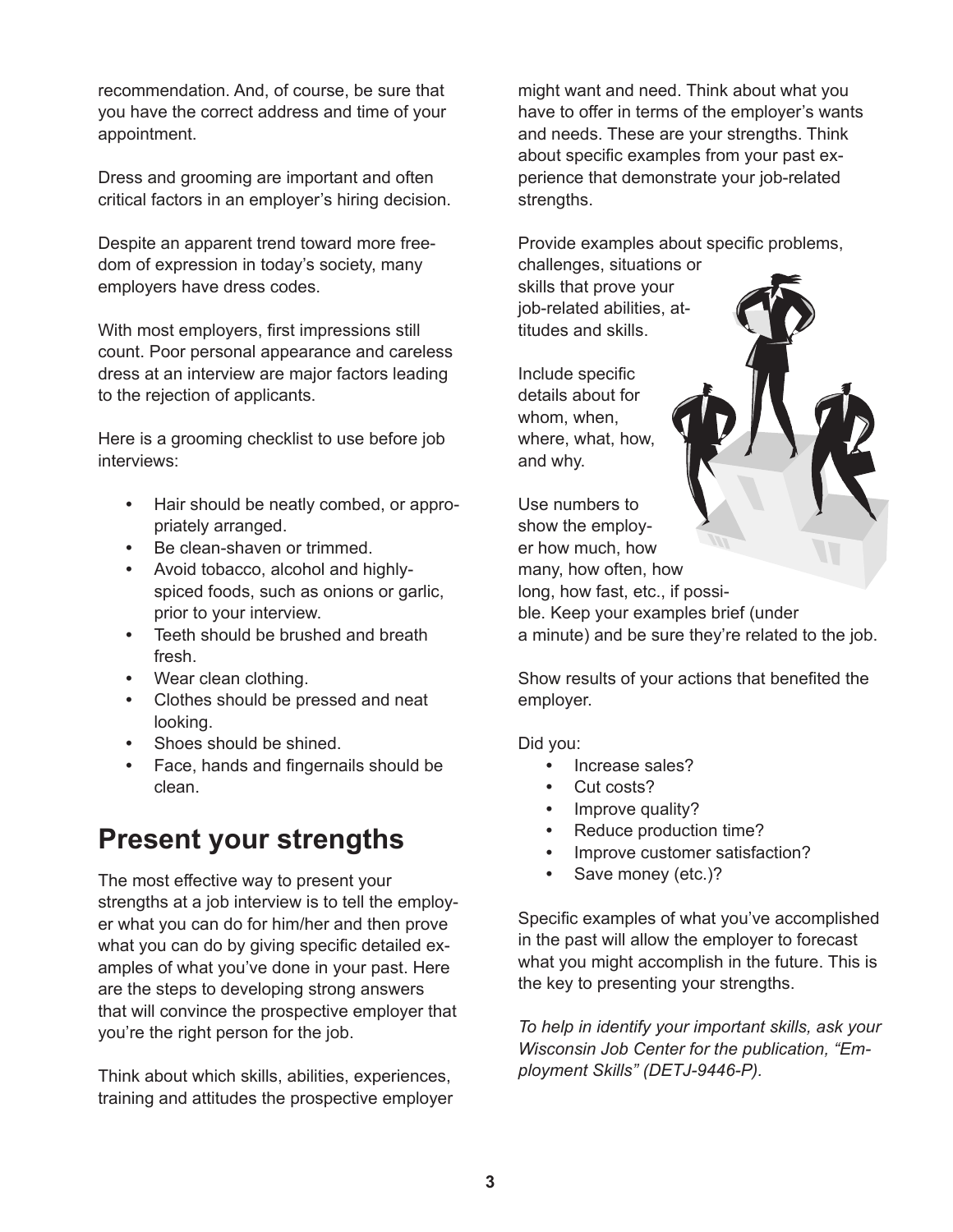## **Be prepared for questions**

Questions you will be asked will vary from employer to employer. However, there are standard questions most interviewers ask.

Two open-ended questions employers often ask to get applicants talking are, "Tell me about yourself," and "What can I do for you?" These questions may be difficult because they are so broad. Your job is to avoid the temptation to give a general answer. Instead, direct your reply to show the employer how you are qualified for the position. Focus your answer on strengths — personal skills and abilities — which relate directly to the job available.

Answer all questions briefly and to the point. Some questions may be discriminatory. However, you may want to answer them. Remember, you should always answer so that you present yourself in the best possible way. Always try to relate the questions to the job for which you are applying.

The best way to relax and build self-confidence is: practice, practice, practice!

#### **Frequently asked interviewing questions**

- **Q.** Tell me about yourself.
- A. Indicate trustworthiness, stability, jobrelated interests and skills, as well as positive qualities.
- **Q.** What are your future plans?
- A. Express your desire to gain more onthe-job experience. Talk about wanting to become a valuable employee to the company. If you've heard that the company is good to work for, say so.
- **Q.** Have you ever done this type of work before?
- **A.** Never answer "no." Mention similar types of tasks from past paid and unpaid experience, training or education. Talk about your ability to learn quickly or aptitude for the type of work.
- **Q.** Why do you want to work here?
- **A.** State your interest in the company and be positive in your response. Aspects to include are as follows:
- **•**  The good reputation of the company in the community.
- **•**  You would be proud to tell other people that you work here.
- **•**  Honest employer.
- **Heard that the company appreciates** good workers.
- **Pleasant working conditions.**

The important thing to mention is that you like this type of work and you feel that you can do a good job.

- **Q.**  What kind of machines, tools or equipment can you use?
- **A.**  Your answer should include all information on any machine related to the job and also any hobbies that require the kinds of skills you will need for this job. You should know the name of any type of equipment you have operated.
- **Q.** Can you work under pressure and deadlines?
- **A.** If the employer asks this question, it probably means that's part of the job.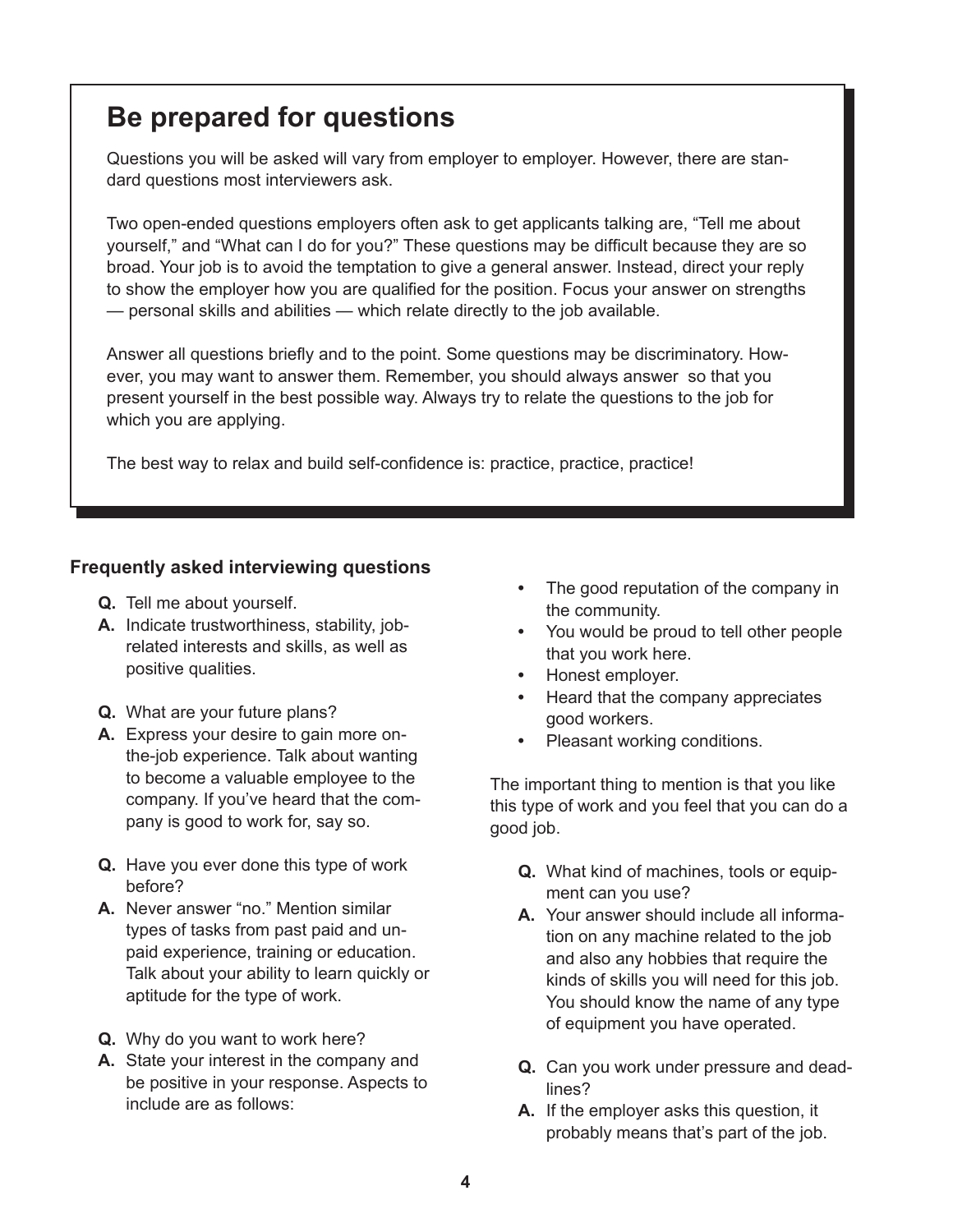Your answer should assure the employer that you can work under pressure and deadlines. You should cite examples on previous jobs or related experience when it was necessary to work under such conditions. For instance, if you have ever worked in a restaurant, you can mention lunch hour pressures when you had to serve many customers in a short period of time. Assure the employer that you were always able to do the job without becoming agitated.

If you have been a student, you could mention that you often had to work under the pressure of completing reports by a certain time or while studying for and taking exams. Or if you worked at any type of production job, you can mention that you often had to fill an order in a short period of time or on short notice and that you were always able to put in the extra effort necessary to meet the deadline.

- **Q.** Why did you leave your last job?
- A. If it was a legitimate reason, be brief and factual. State that the company had a layoff and you didn't have enough seniority. Whatever the reason, a single explanation will do.

If it was an unsatisfactory reason (for example, you were fired), explain in a positive manner how the situation was or has been corrected.

Do not say negative things about your previous employer. Also, do not say you left your job because you didn't get along with your boss. The interviewer may do business with the other company and/or may have personal friends there. It is also too easy for an employer to assume that because you didn't get along with your previous boss, you won't get along with your new one.

Mention all good things about your last job even if you didn't like working there. If you say negative things about your last job, the interviewer might think you will tell people bad things about



this company too and not hire you for that reason.

- **Q.** What was your employer's opinion about your work?
- **A.** The best thing to do is provide a copy of an open letter of recommendation. If you don't have this letter, simply say that you always got along well with the employer and if contacted, you are sure a good recommendation would be given.

If you feel you would not get a good recommendation, be brief and positive explaining the reasons.

- **Q.** What are your career objectives?
- A. Indicate your desire to learn new things, gain more experience and increase your value to the company. If you know that this is the type of place which advances from within, state your desire to learn your job well and that you want eventually to achieve a position of higher responsibility within the company. If you don't know about the advancement policies, do not state a specific position you are hoping to advance to because the employer may think you will be dissatisfied with the position that is open. Instead, simply say that you hope to become the best person the company has in that area.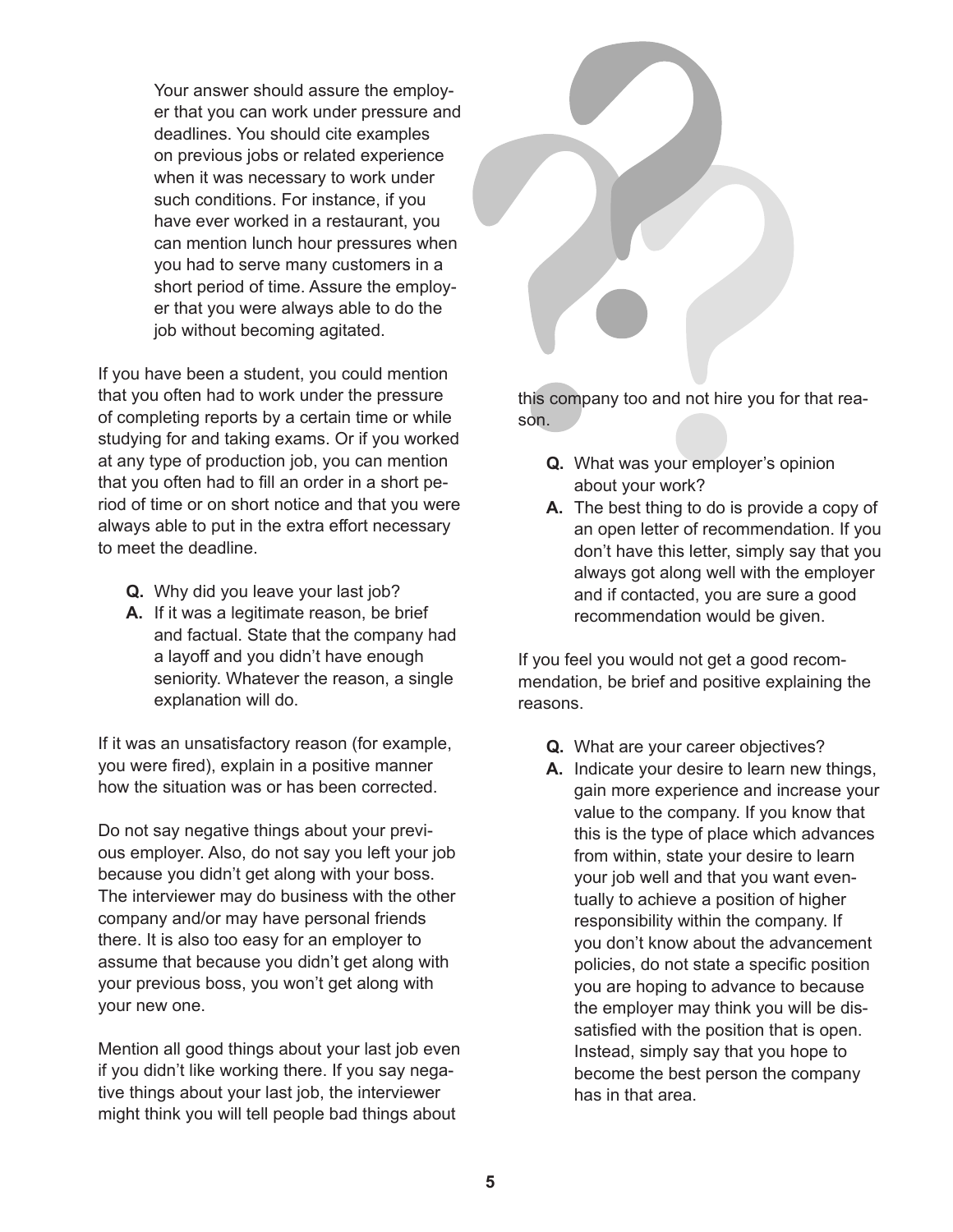- **Q.** How long do you plan to stay with this company?
- **A.**  Simply say that you are not planning on moving, getting married, having a baby, or going back to school, etc., and since you can't see any reason why you wouldn't stay with it for many years, you expect you would be very happy with this job.
- **Q.** What are your salary requirements?
- **A.** Depending on the job, your qualifications, and your self-confidence, either:
- 1. State that you feel whatever the employer suggests would be fair, if it is based on your experience, qualifications, and the company's set salary rate.
- 2. Give the employer a salary range based on your qualifications, but make sure to let the interviewer know that it is flexible, depending on the duties and responsibilities of the job.
- 3. Ask the employer what wage range was paid in the past for the position.

If possible, have the employer offer you the job before discussing wages. Be careful about mentioning a wage figure below or above the standard rate. If you mention a figure below the standard wage, you may wind up with less than you could have received. And, if you ask for more than a standard wage, you may not get the job.

- **Q.** What is your greatest strength?
- **A.** Mention something that is related to the job, and explain how it would be useful to the company. You want to present yourself as a good worker (being on time, efficient, organized, work until the job gets done, take pride in your job, etc.).
- **Q.** What is your greatest weakness?
- **A.** Turn a weakness into a strength. Examples: "I see a project through to

completion even though it requires working extra hours" or "I tend to be overly organized."

- **Q.** How do you describe yourself?
- **A.**  Indicate positive attributes that the employer would want you to have. Examples: friendly, honest, punctual, efficient, organized, responsible, cooperative, hard-working, creative, dedicated, intelligent, energetic, cheerful. Never indicate anything negative.
- **Q.** What do you know about our company?
- **A.** Your answer should include information about the history of the company and the product(s) they produce or service(s) they provide. For information, check with the library reference desk or your Wisconsin Job Center.
- **Q.** What have you been doing between jobs?
- **A.** Express the constructive things you have done, such as schooling, volunteer work, and temporary employment. You need to leave the impression you have been active and not idle between jobs.
- **Q.** How many days of work or school did you miss last year?
- **A.**  Attendance records are important to employers, so if you are uncertain about the exact number of days missed, give a conservative estimate. If you missed the days due to a certain illness, tell the employer that you have recovered and therefore it would not interfere with your employment. It is good if you can present a note from your physician that you are recovered.
- **Q.** When are you available for work?
- A. Express willingness to begin as soon as possible. If uncertain about whether you want to accept the position, establish a reasonable time to inform the employer of your decision.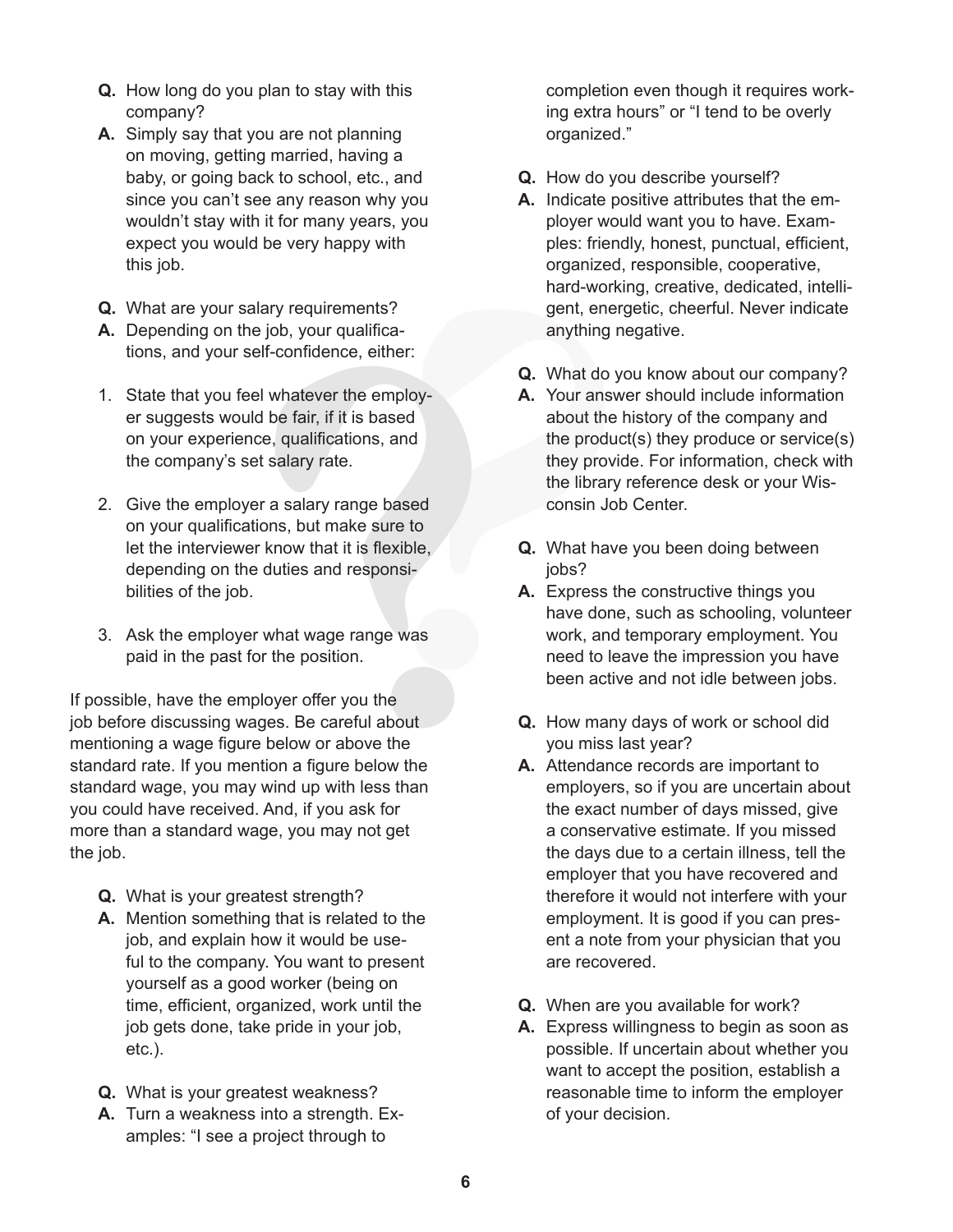- **Q.** Why would we hire you instead of someone else?
- **A.** Explain all the qualities you have that would make you an asset to the company. Examples include the following:
- Good attendance and punctuality
- Personal attributes, such as friendliness, honesty and efficiency
- Work qualifications and any additional skills you have
- Work fast with very few errors
- Get along well with supervisors
- Willingness to work extra hours

You may say you like this type of work, are good at it, and think you would work harder at it than other people would.

- **Q.** Do you have any questions?
- **A.** An interviewer will often ask if you have questions. Have some questions prepared before the interview. It's a good opportunity to clear up any details, gain insight into the company, and show your interest in the position and the company.

#### **Here are some examples of questions to ask during the interview:**

- Will I work alone or with other people?
- Who do I report to directly and indirectly?
- What are the greatest challenges you think I may face in this company?
- What are the key tasks and responsibilities for this position?
- How does your company plan to grow  $\overline{I}$ expand in the next few years?
- May I see the area where I would be working?
- May I speak with one or two employees?
- Why is this company a good place to work?
- Do you have any company literature I could take with me?
- Is there any probationary period?
- Who will evaluate my performance?

When? How?

- What can you tell me about the new products/services the company is planning to introduce?
- What is the company's position within the industry?
- What are the challenges this company / department are facing?
- Can you describe a typical work day?
- Where does the position fit into the organizational structure?
- How would you describe the working atmosphere of your company?
- What are some things you feel could be improved by the person you hire?
- Why have you gone outside the company to fill this position?
- Is this a new position?
- How would you characterize your leadership style?
- Could you describe how this job relates to the overall goals of the department and the company?
- What are some of the more important objectives that you would like to see accomplished on this job?
- Does your company encourage participation in community projects?
- Will there be overtime / travel?
- What benefits does the company offer?
- Do you have a bonus plan, stock options, profit sharing, expense accounts?
- What is the transfer policy within the company?
- What opportunities for professional development are offered?
- Why did the last person leave this job?
- What strengths or abilities would the ideal candidate for this position possess?
- Would you describe the job duties?
- How many people have held this position in the last two years?
- What kind of equipment, machines, tools will I be working with?
- Is there anything I can do or study to get a head start on learning this job?
- What hours will I be working if hired?
- What is the normal pay range for this position?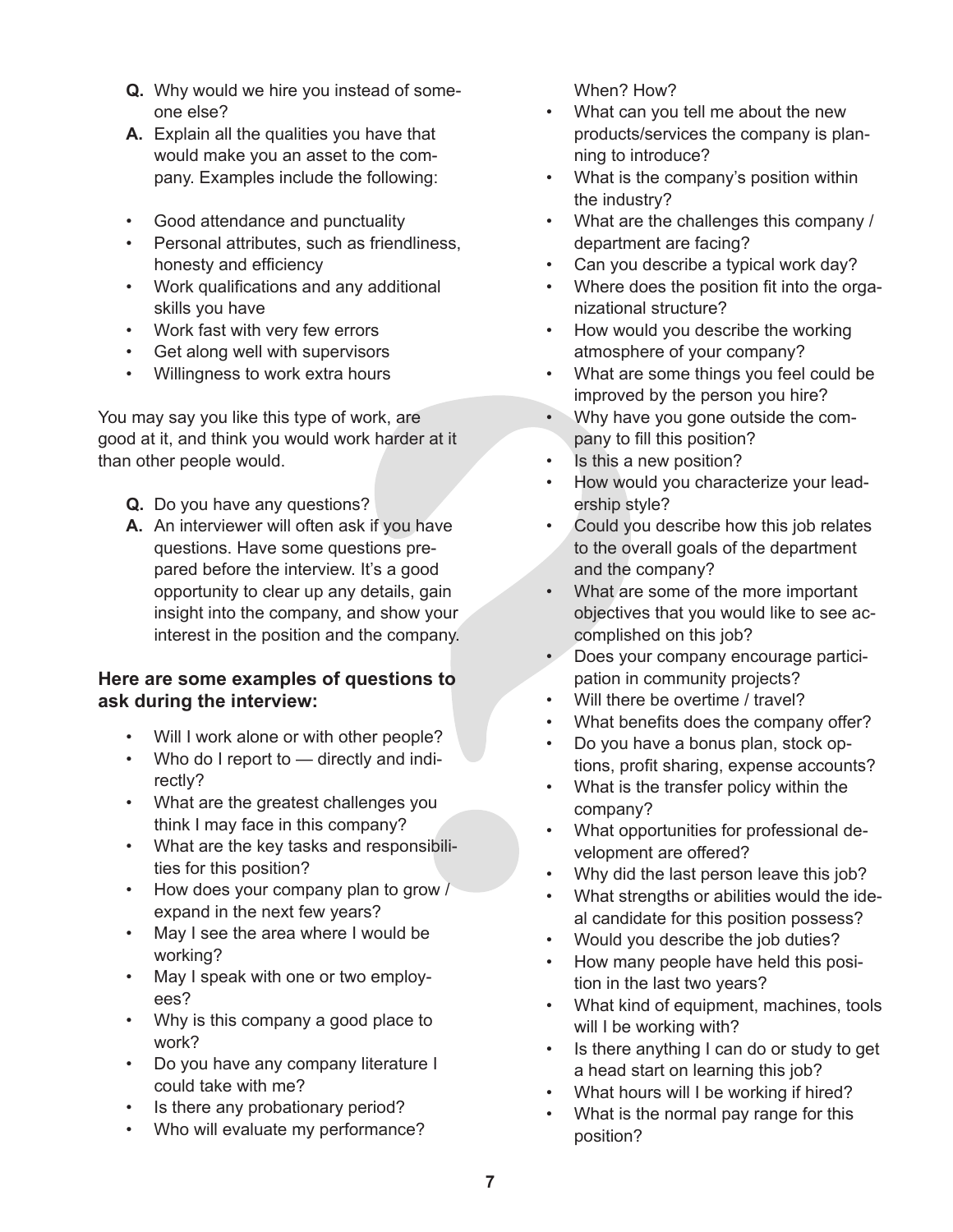#### **To close the job interview**

People remember what they see first and what they hear last.

- Do you feel I have the qualifications you are looking for?
- Is there any additional information you would like to know about me?
- Is there any area in which you feel I fall short of your requirements?
- When are you planning on making a hiring decision?
- Shake hands.
- Tell the employer you look forward to hearing from him/her.

#### **Close the interview positively.**

Before the interview is over, let the interviewer know that you really want the job and that you have something to contribute.

Be sure the interviewer has a telephone number where you can be reached during the interviewer's business hours for at least the next few days. If you are currently employed, you may wish to set a time when you can call the interviewer back.

Sense when the interview is over and leave. Don't linger in the doorway with unnecessary questions.

## **Be effective in your follow up**

After you leave the interviewer's office, take a few minutes to mentally review and decide how you did. Review this pamphlet again, and decide what to do differently, if anything, in your next interview.

Also, mail a thank you note/letter to the employment interviewer as soon as possible after the job interview. The purpose of the note/letter is to restate your interest in the job. It also serves to remind the interviewer of you and to give the interviewer a positive impression.

The note/letter may be neatly typed or handwritten. It may be on note paper or personal stationery. Always address the note/letter to the person who interviewed you. Be sure to center the text on the paper, even if the note/letter is very brief.

If you have not heard from the interviewer after a reasonable time, check back to see if he or she has been unable to contact you.

Even if you don't get a job offer, let the company know you are still interested in working for them and that you would like to be considered for other job openings.

## **Sample Thank You Note**

July 21, 2009

Dear Mr. Jones,

Thank you for the opportunity to interview for the accounts payable/bookkeeping position.

I am very interested in the job and feel that I have the skills and qualifications you desire. I enjoyed meeting you and learning about your company, and I look forward to hearing from you soon.

Sincerely ...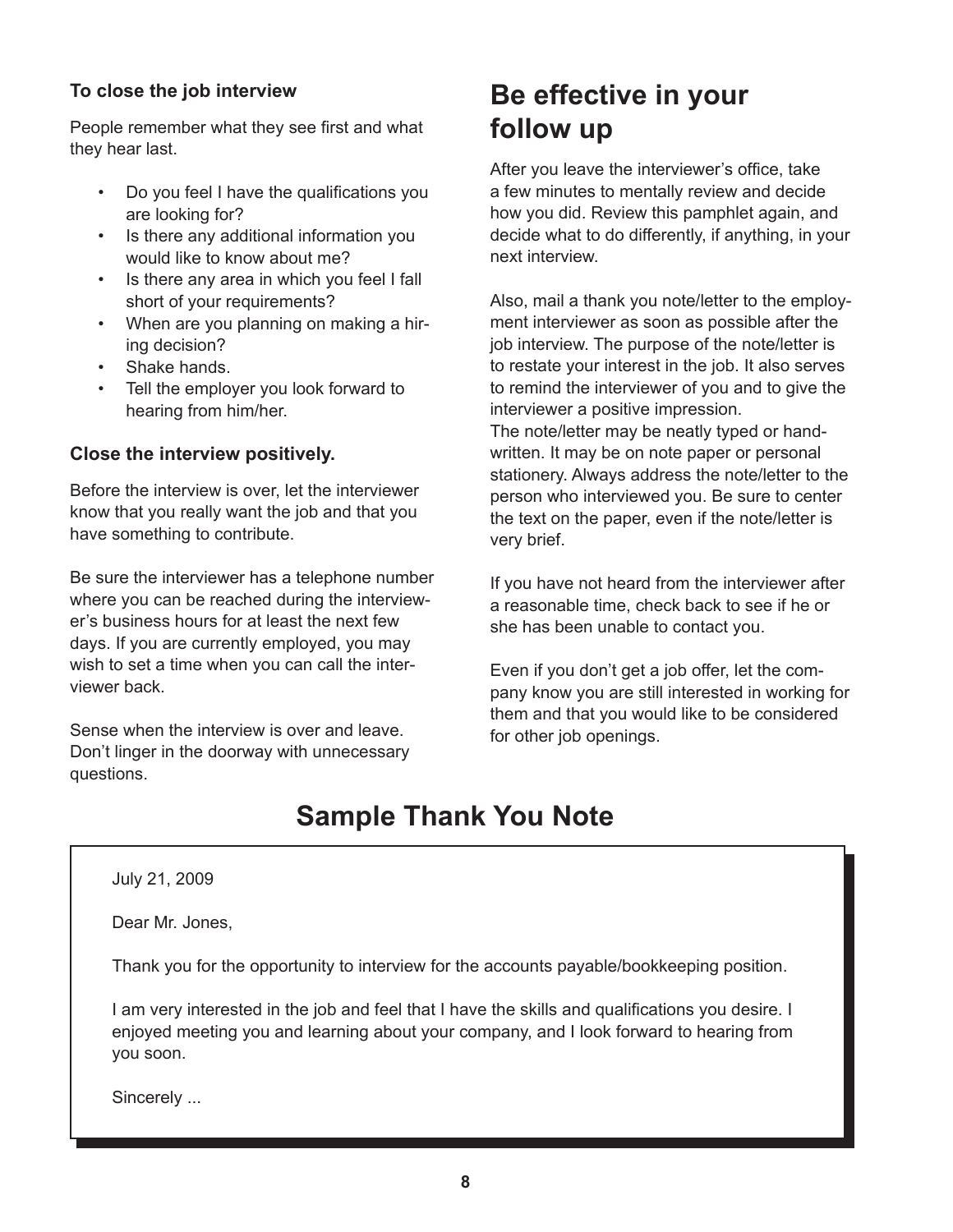## **Sample Thank You Letter**

1234 Fifth Avenue Luck, WI 54853 715/555-6789

July 21, 2009

Mr. Bob Jones Black Company 112 Oak Street Oakwood, WI 53711

Dear Mr. Jones,

I would like to reiterate my interest in the accounts payable/bookkeeper position which we discussed today. I was impressed with the varied duties of the job, the computerized bookkeeping equipment, opportunities for advancement and services the company offers.

I believe I have the necessary qualifications for the position. My five years bookkeeping experience, combined with my accounting degree, make me a qualified candidate for the accounts payable/bookkeeping position at the Black Company.

Thank you for the consideration shown me today. It was a pleasure meeting you.

Sincerely,

[Substitute what impressed you about the job, the department, the company, etc.]

[You may note your: training and/or education; successful background in (field or expertise); particular interest, avocation in the service or product provided by the employer; personal attributes needed for the job]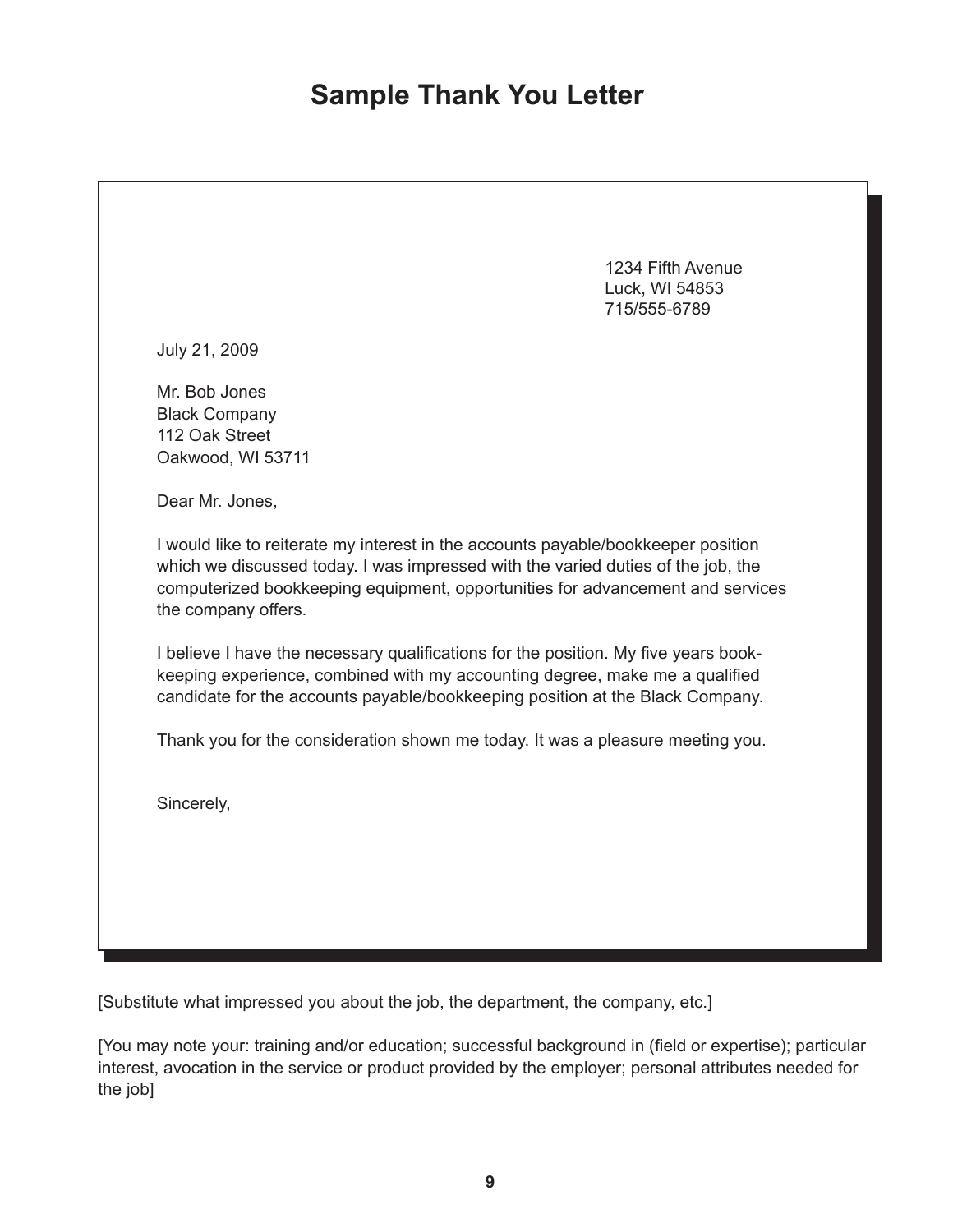## **Interviewing Do's and Don'ts**

Your actions, words and attitudes often influence the way other people think about you. What you do or don't do in the interview can make the difference in getting the job.

The following list of tips offers common sense guidelines for the interview and can also be used in other parts of your job search.

## **Do:**

- 1. Get information about the company/organization ahead of time.
- 2. Practice answering difficult, illegal, or "too personal" questions.
- 3. Get a good night's sleep the night before so you will be mentally alert for the interview.
- 4. Dress appropriately and appear wellgroomed.
- 5. Have some money with you. You may need to make a phone call or buy some coffee.
- 6. Bring an extra resume, list of reference, small notebook and pen.
- 7. Arrive 10 to 15 minutes early to use the rest room, find offices, allow for unexpected traffic problems and to RELAX!
- 8. Treat all secretaries and receptionists politely — they are important allies.
- 9. Express enthusiasm. Smile and offer a firm handshake upon meeting the interviewer or other staff; speak clearly and directly, and vary the tone of your voice.
- 10. Remember and correctly pronounce the names of people you meet (or are speaking with over the phone).



- 11. Sit up straight, maintain good eye contact, lean slightly forward in your chair. Show a sincere and polite interest in the job as well as in the interviewer.
- 12. Answer interview questions completely.
- 13. Listen to the interviewer. This will avoid asking questions that have already been covered. Also, take time to clarify any questions you are asked that you don't understand.
- 14. Sell your qualifications rather than your need for a job.
- 15. Use "please" and "thank you" when appropriate. This courtesy should be extended also to anyone else involved in your job search.
- 16. Ask questions in the interview.
- 17. Indicate your interest in the job by saying, "I hope you will consider me for this job," or, "I am very interested in this position because ..."
- 18. Thank the interviewer when the interview is done.
- 19. Jot down your impressions (after you leave) of the interview and what you might do differently next time.
- 20. After the interview, make a follow-up phone call or send a thank you letter.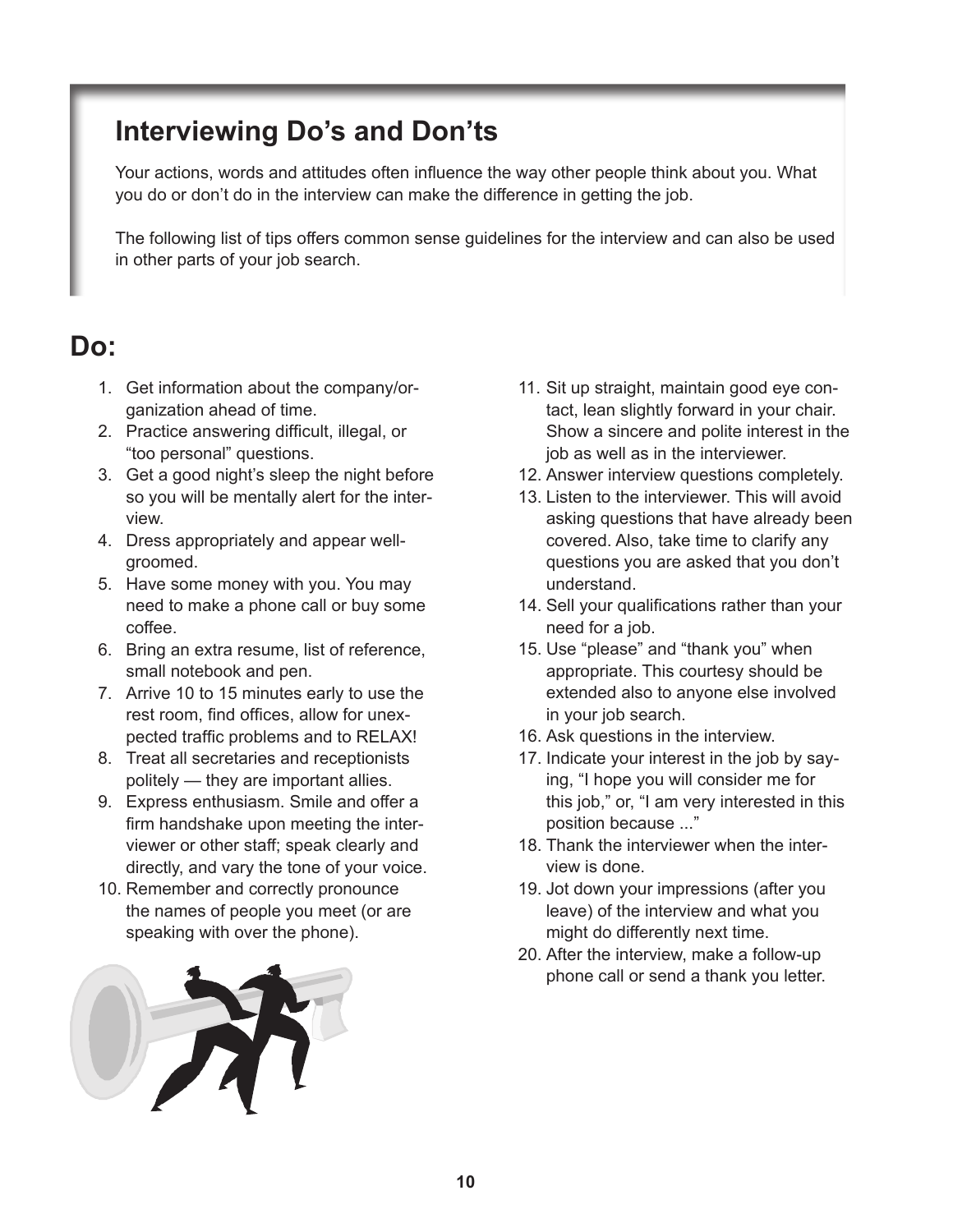



## **Don't:**

- 1. Bring relatives, friends or children.
- 2. Ask questions only about pay and benefits.
- 3. Act as if you have to have this job no matter what.
- 4. Interrupt. If you have questions or need clarification, wait for a logical break in the conversation to speak.
- 5. Bring up personal matters (personal problems, financial matters, health issues). Focus on your qualifications for the job.
- 6. Criticize former employers and co-workers.
- 7. Give petty excuses such as: "That work was too hard," or, "The people I worked with were not nice."
- 8. Lose sight of the effect you are having on the interviewer.
- 9. Chew gum, smoke, play with your hair, or constantly adjust your clothes. These actions are a definite distraction.
- 10. Read any papers or handle any item on the interviewer's desk.
- 11. Bring anything bulky to the interview such as: books, shopping bags or overly large briefcases.
- 12. Take notes during the interview without permission.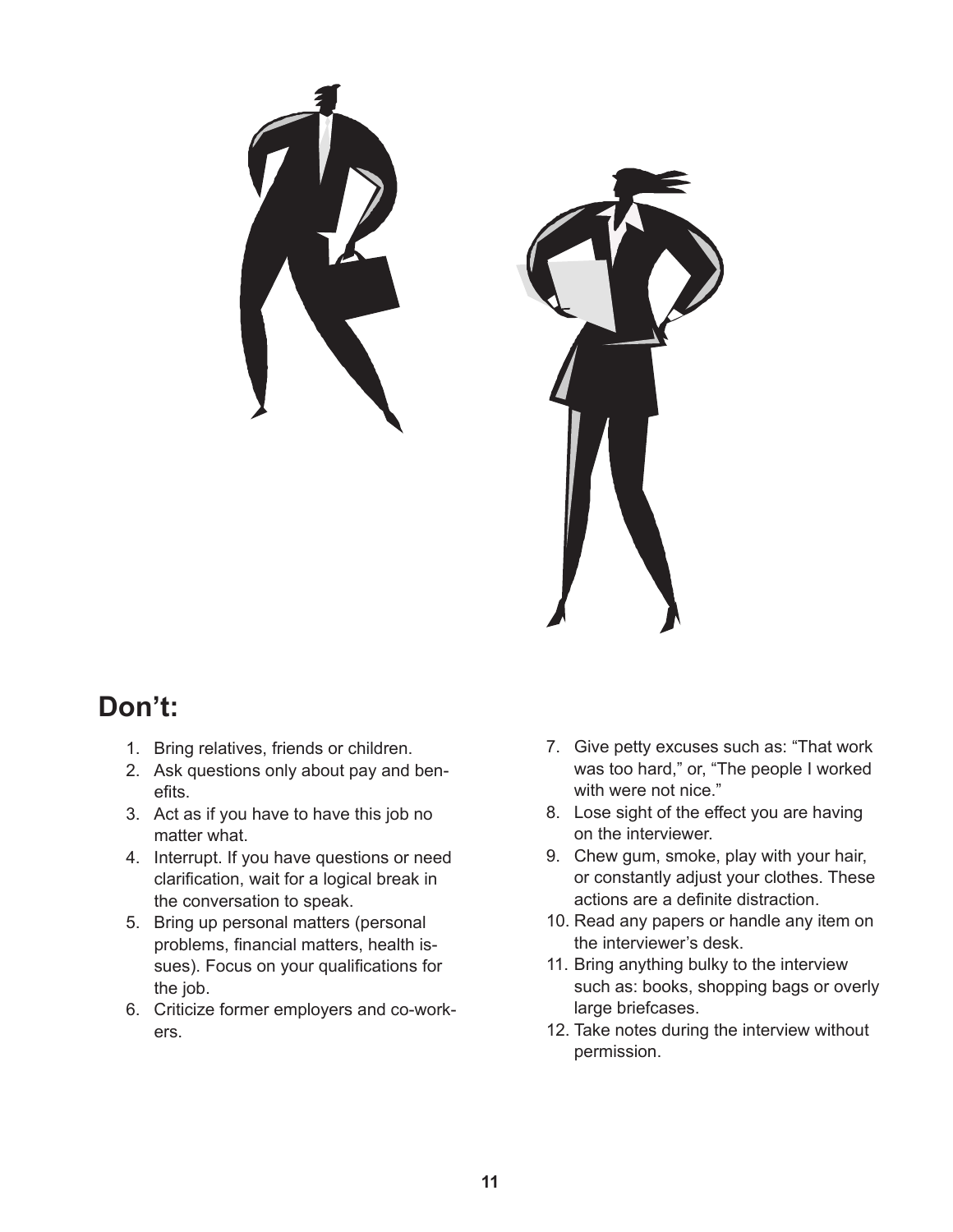## **Why didn't I get that job?**

Often an employer will not notify you if you did not get the job, and you will be wondering what went wrong. Many employers often tell people that they "hired someone more qualified" and that may be the truth in some instances. But often this is just a statement used to conceal the real reason why you did not get the job.

Listed below are some reasons that you may want to review:

#### **Lack of preparation**

- Did you do all your homework and find out all the information about the employer's business before the interview?
- Did you practice answers to questions the employer may ask?
- Did you talk too much or too little?

#### **Employment history**

- Was it truthful?
- Did you explain gaps in working?
- Is your resume current?
- Have you given work references which will support your work record?

#### **Background Education / Training Skills**

If you did not have the background the employer says is needed, have you had an adequate amount of education and on-the-job training that could have been presented?

#### **Salary**

- Were you realistic?
- Did you show flexibility and the desire to "earn" promotions and raises?
- Did you consider any benefits such as insurance, company car, or schooling/ training opportunities?

#### **Over-Qualified**

- Did you express a definite interest in the company?
- Did you indicate specific skills that would apply to this position?
- Do you need to generalize your resume?

#### **Job Hopping**

• Does your work record consist of many short-term jobs? (Exceptions may be summer/seasonal work between school terms.)

#### **Relocation**

- Were you flexible and realistic? For instance, jobs in retailing and marketing often require frequent relocation.
- Did you indicate your willingness to travel, as needed?

#### **Long Unemployment History**

• Did you work at odd jobs or short term jobs while you were searching for work? If so, list those jobs to indicate your willingness to work.

#### **Schooling**

• Have you made a sincere attempt to continue education or diversify your knowledge?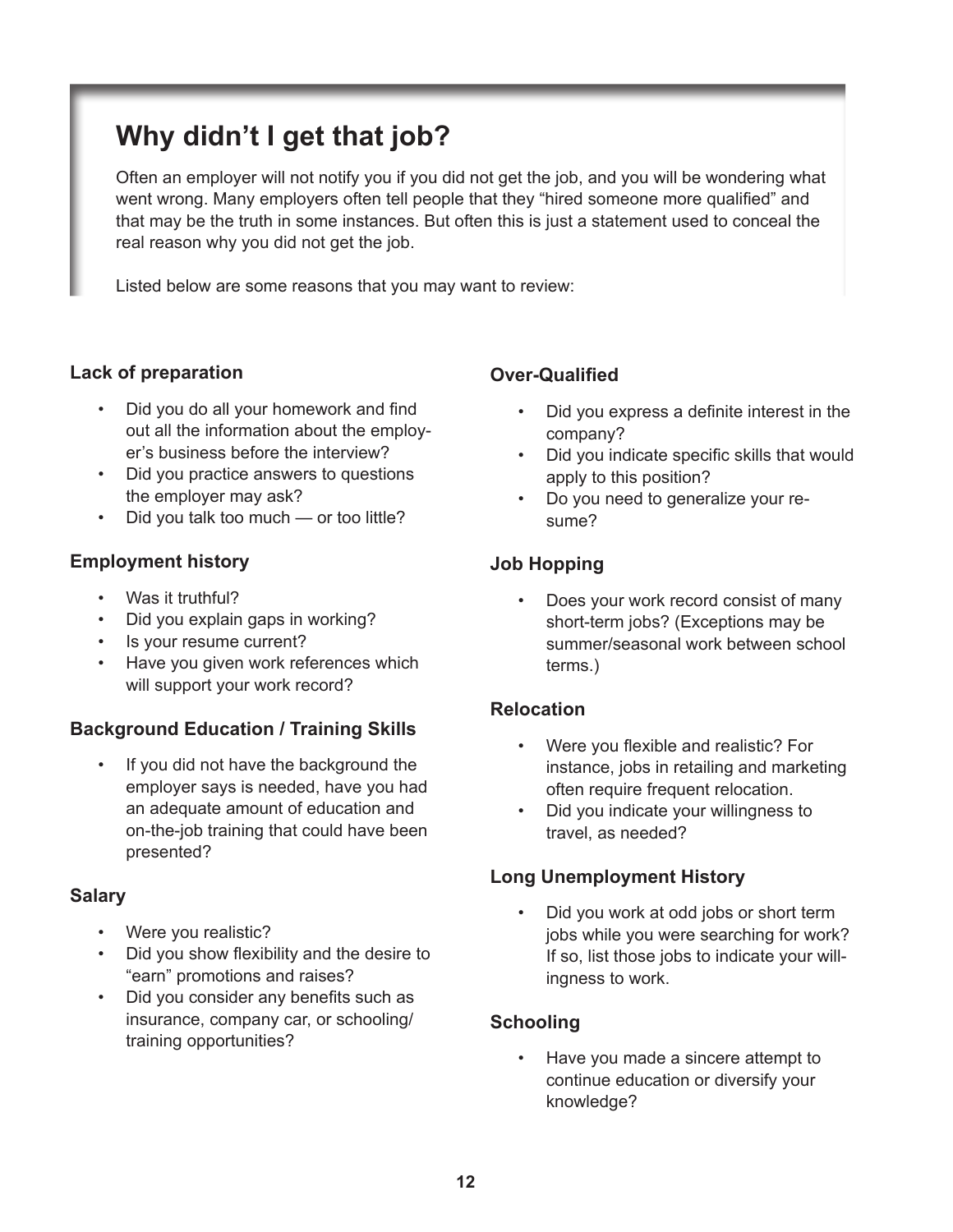• Did you indicate applicable training while you were working on your previous jobs?

#### **Personality Conflict?**

- Did you take an instant dislike to the interviewer? (This may not be the place for you to work productively.)
- Did you indicate personality conflicts on previous jobs indicating a reluctance to work cooperatively?

#### **Potential for Advancement**

• Did you emphasize that you are dependable, willing to work hard, and a longterm employee?

#### **Interested**

• Did you ask intelligent, inquiring questions showing a genuine interest in the employer's business?

#### **Language**

- Did you use proper English?
- Did you speak clearly and present your answers concisely and completely?
- Did you avoid arguments?

#### **Appearance**

- Did you look your best?
- Grooming and appropriate dress?

## **Discrimination**

If you are not hired, you may believe it was because of employer discrimination. Certain types of discrimination are prohibited by various local, state and federal laws.

All employers in Wisconsin must comply with the state's Fair Employment Law, which is administered by the State Equal Rights Division, 201 E. Washington Avenue, Madison, WI 53702, or 819 N. 6th Street, Milwaukee, WI 53203. That division has information which explains this law, and staff there can answer questions you may have.

#### **Punctual**

- Did you report to your interview on time — or before the scheduled time?
- If you were unavoidably detained, did you place a follow-up call with a reasonable explanation?

#### **Stress**

- Did you leave your problems at home? (Conflicts with family, minor illnesses, transportation or financial problems.)
- Did you prepare for a possible "stress" interview where the employer deliberately tries to provoke your anger to judge your effectiveness in dealing with his/her clients or customers?

#### **Courtesy**

- Did you remember your manners please and thank-you?
- Did you send a follow-up "thank you for the interview" note?

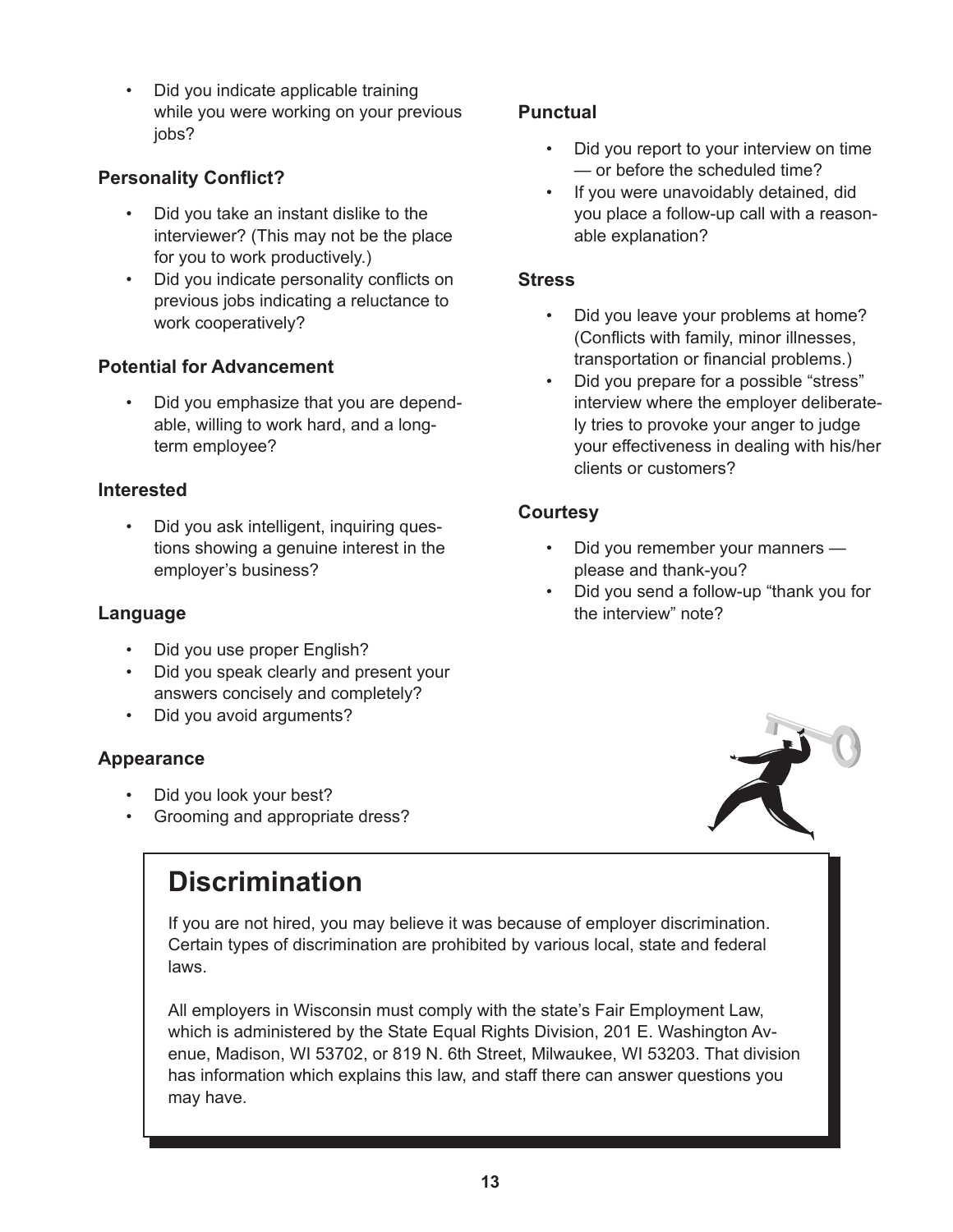## **Keep Learning**

Don't get discouraged if you are not hired after your first interview. It should have been a useful experience and can give you more confidence for your next interview — if you consider it a learning experience. Don't blame yourself. Realize that an employer's decision not to offer you a job does not mean you have been rejected as a person.

Don't forget. Getting a job is a full-time job.

Use the keys to successful interviewing to unlock the doors in your job search.

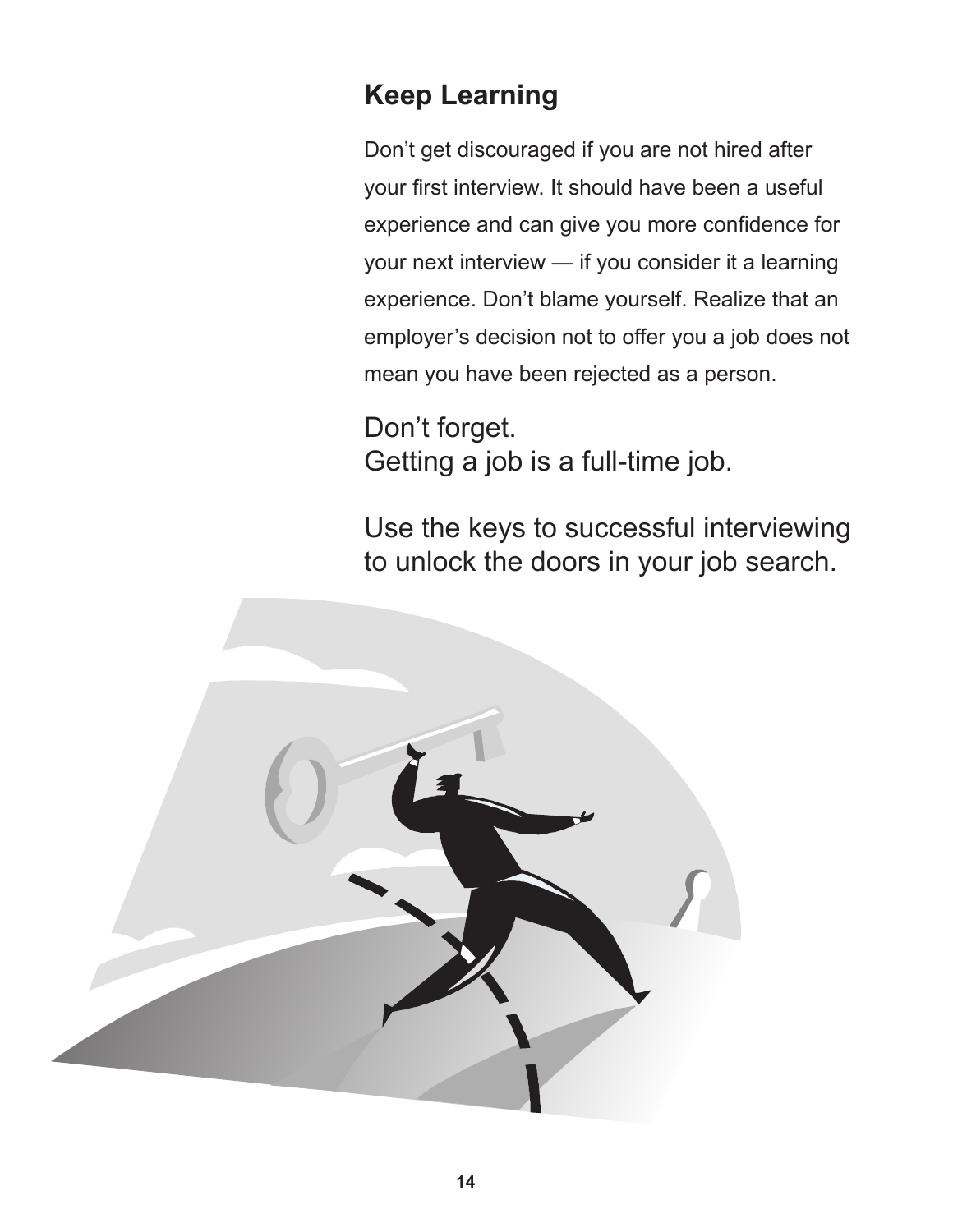## **Interviewing Checklist**

#### **Preparation**:

- $\Box$  Learn about the organization.
- $\Box$  Have a specific job or jobs in mind.
- $\Box$  Review your qualifications for the job.
- $\Box$  Prepare answers to broad questions about your self.
- $\Box$  Review your resume.
- $\Box$  Practice an interview with a friend or relative.
- $\Box$  Arrive before the scheduled time of your interview.

#### **Personal Appearance:**

- $\Box$  Be well groomed.
- $\Box$  Dress appropriately.
- $\Box$  Do not chew gum or smoke.

#### **The Interview:**

- $\Box$  Relax and answer each question concisely.
- $\Box$  Respond promptly.
- $\Box$  Use good manners. Learn the name of your interviewer and shake hands as you meet.
- $\Box$  Use proper English avoid slang.
- $\Box$  Be cooperative and enthusiastic.
- $\Box$  Ask questions about the position and the organization.
- $\Box$  Thank the interviewer when you leave and, as a follow-up activity in writing.

#### **Test (if employer gives one):**

- $\Box$  Listen closely to instructions.
- $\Box$  Read each question carefully.
- $\Box$  Write legibly and clearly.
- $\Box$  Budget your time wisely and don't dwell on one question.

#### **Information to Bring to an Interview:**

- $\Box$  Social Security card.
- Government-issued identification (driver's license).
- $\Box$  Resume.

Although not all employers require applicants to bring a resume, you should be able to furnish the interviewer information about your education, training, and previous employment.

 $\Box$  References.

Employers typically require three references. Get permission before using anyone as a reference. Make sure they will give you a good reference. Try to avoid using relatives.

Keep a record of the ex-

penses you encounter in

your job hunt, since some

may qualify for income

tax deductions.

Contact federal and state tax officials for information on conditions and qualifications.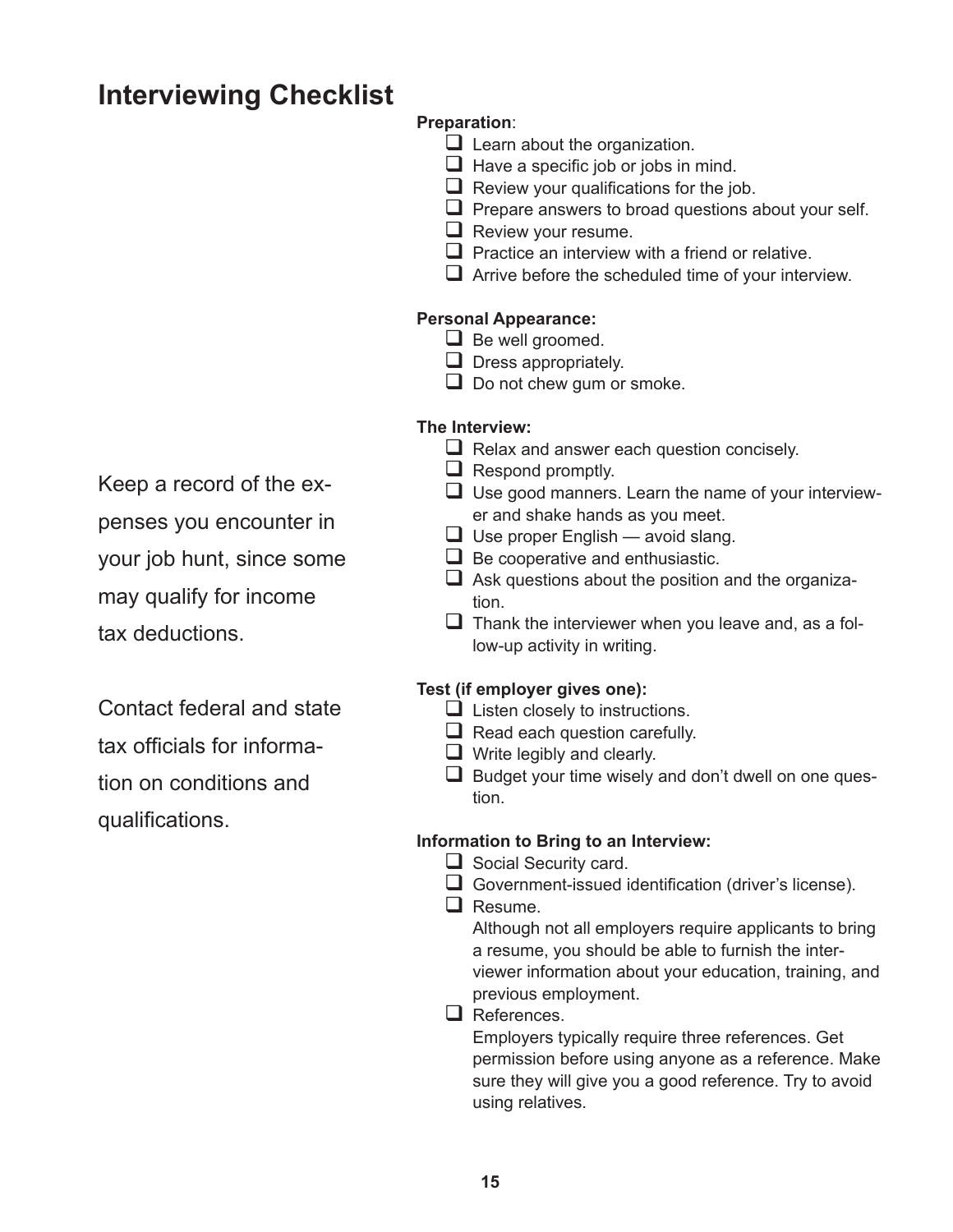

**888/258-9966** (toll free)

币 **http://jobcenterofwisconsin.com**

 $\boxtimes$ **jobcenterofwisconsin@dwd.wi.gov**

#### **Your Wisconsin Job Center features additional publications to guide you through interview situations**

Informational Interviewing (DETJ-9407-P) Hidden Elements of Interviewing (DETJ-9484-P) Prove It! (DETJ-9526-P)

**Publications are also available through Wisconsin Job Centers on these topics related to job search success**

#### **RESUMES AND APPLICATIONS**

Personal Data Record

- (DETJ-4937-P)
- Thoughts on Resumes
	- (DETJ-4658-P)
	- The Right Words to Use in Your Job Search
- (DETJ-9463-P)

#### **JOB SEARCH**

- Qualities and Employer Looks for When Hiring
	- (DETJ-8459-P)
- **Networking** 
	- (DETJ-9455-P)
- Where to Look for Job Opportunities
- (DETJ-9467-P)
- 

 $\bullet$  $\bullet$  $\bullet$ 

- To obtain single copies of this publication, visit your nearest
- Wisconsin Job Center. For multiple copies of this or other
- Wisconsin Job Center publications, contact Document Sales at
- 1-800-DOC-SALE (Visa/MasterCard accepted).
- 
- We invite your comments. Send an e-mail message to:
- jobcenterofwisconsin@dwd.wisconsin.gov
- 
- 
- *The Wisconsin Department of Workforce Development (DWD) is an*
- *equal opportunity employer and service provider. If you have a dis-*
- *ability and need to access this information in an alternate format or*
- *need it translated to another language, please contact the*
- *DWD Equal Employment Opportunities office*
- DETJ-6951-P (R. 01/2010) *(e-mail: dwdeeo@dwd.wisconsin.gov).*